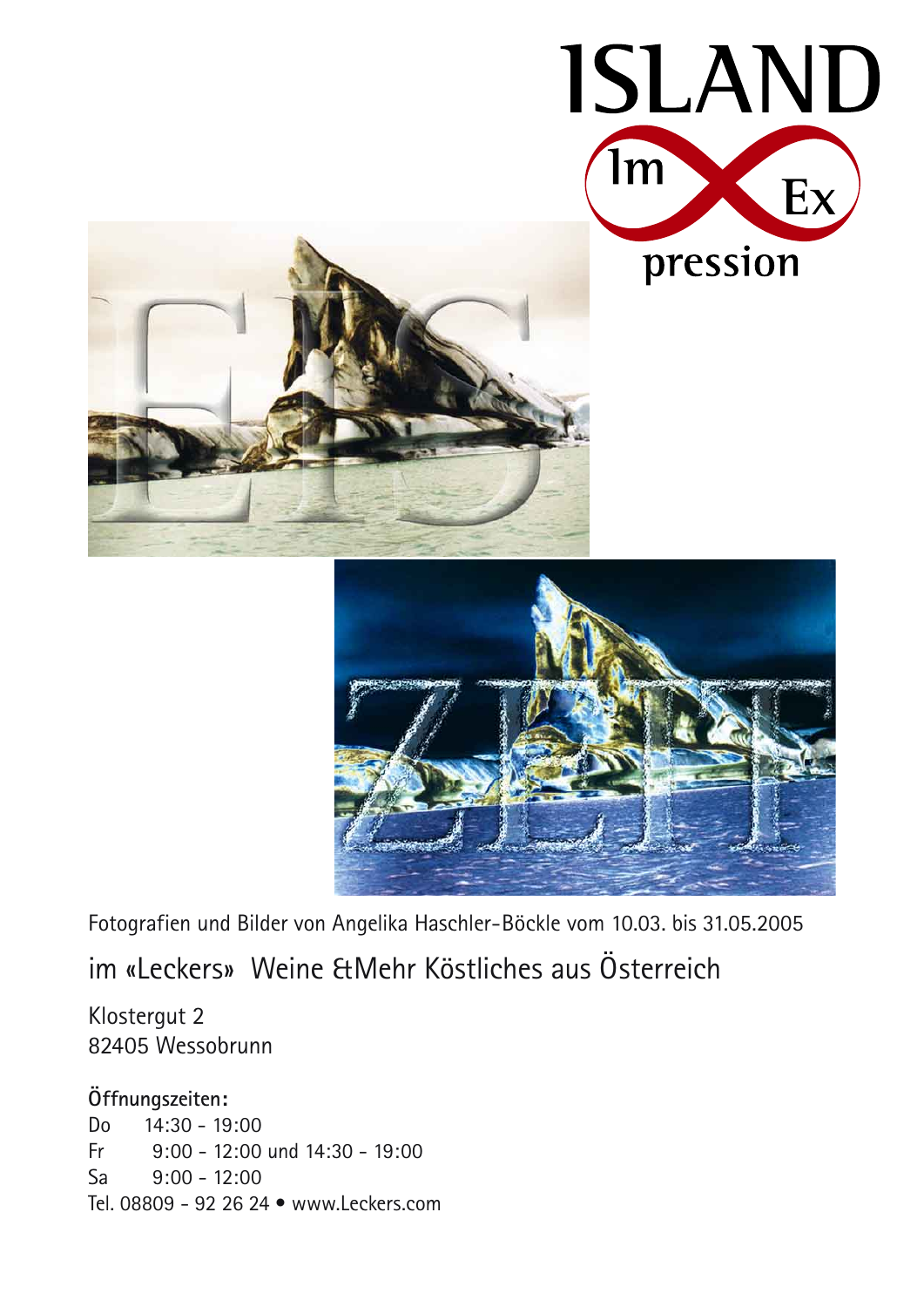

1997 machte ich mit meinem Sohn eine Reise nach Island.

Auf dieser Reise spürte ich deutlich die unendliche Weite dieser Insel. Ich habe eine Landschaft kennengelernt die sowohl farbenprächtig, durch das mineralhaltige Gestein, als auch äußerst reduziert schwarz/weiß, durch Gletscher und Lava sein kann.

Geologisch ist Island das jüngste Land in Europa. Die Insel befindet sich noch immer im Entstehungsprozess, in der Schmiede von Hitze, Kälte und Wasser; die Konflikte zwischen den Naturgewalten treten in einer seltenen Offenheit zutage. Aufbau und Zerstörung, unerbittliche Erosion werden in Strukturen sichtbar. Die Erde wird von außen sowie von innen ständig modelliert. Aus diesen Impressionen heraus entstanden die Fotografien.

Meine Fotos sind Momentaufnahmen dieses Zusammenspiels der Kräfte, – Wind, Wasser, Feuer, Kälte – die die natürliche Ästhetik der daraus resultierenden Farben, Formen und Strukturen darstellen. Sie zeigen die Spannungsfelder der natürlichen Strukturen.

Dies wird in den Bildern, die mittels Computer aus den Fotos entstanden, ausgedrückt. In dieser Expression werden die Strukturen verstärkt, verändert oder aufgelöst. Wer gelernt hat, daß das Auge mehr vermitteln kann als Abbildungen einer dinglich-materiellen Erscheinungswelt, dem eröffnet sich in den Bildern ein weiter Erlebnisbereich in dem Sensibilität, Sinnesreiz und Gestaltung zu einer überzeugenden Einheit gelangt sind.

O dröhnende Insel Wie in den Tagen der Schöpfung! immer noch in der Schmiede von Feuer, Kälte und Wasser kein Ort auf der Erde ist uns so teuer denn dieses Land wurde unsrer Seele zur Begleitung gegeben

(aus Heimkehr von Hannes Pétursson)

Ab Mitte März 2005 ist mein Buch «Magie des Eibenwaldes» überall im Handel erhältlich. Die Fotografien sind im hier nahegelegenen Paterzeller Eibenwald, einem der letzten und größten in Deutschschland entstanden.

Dieser prachtvolle Bildband möchte Sie in den Eibenwald entführen und seine Magie spüren lassen. In meinen Texten nehme ich Sie mit auf einen Streifzug durch Mythos und Heilkraft dieses Baumes, erzähle von meinen magischen Begegnungen im Eibenwald und gehe mit Ihnen und den Eiben durch den Kreis der Jahreszeiten wie durch den Kreis der vier Elemente.

Dieses Buch ist eine Huldigung an eines der ältesten Lebewesen auf dieser Erde, die Eibe, den Lebensbaum.

**Verlag Neue Erde** ISBN 3-89060-084-0

Angelika Haschler-Böckle • Walserstraße 6 • 82405 Wessobrunn • Tel. 08809-1054 Fax 08809-1081 • a.haschler-boeckle@artificial-design.de • www.artificial-design.de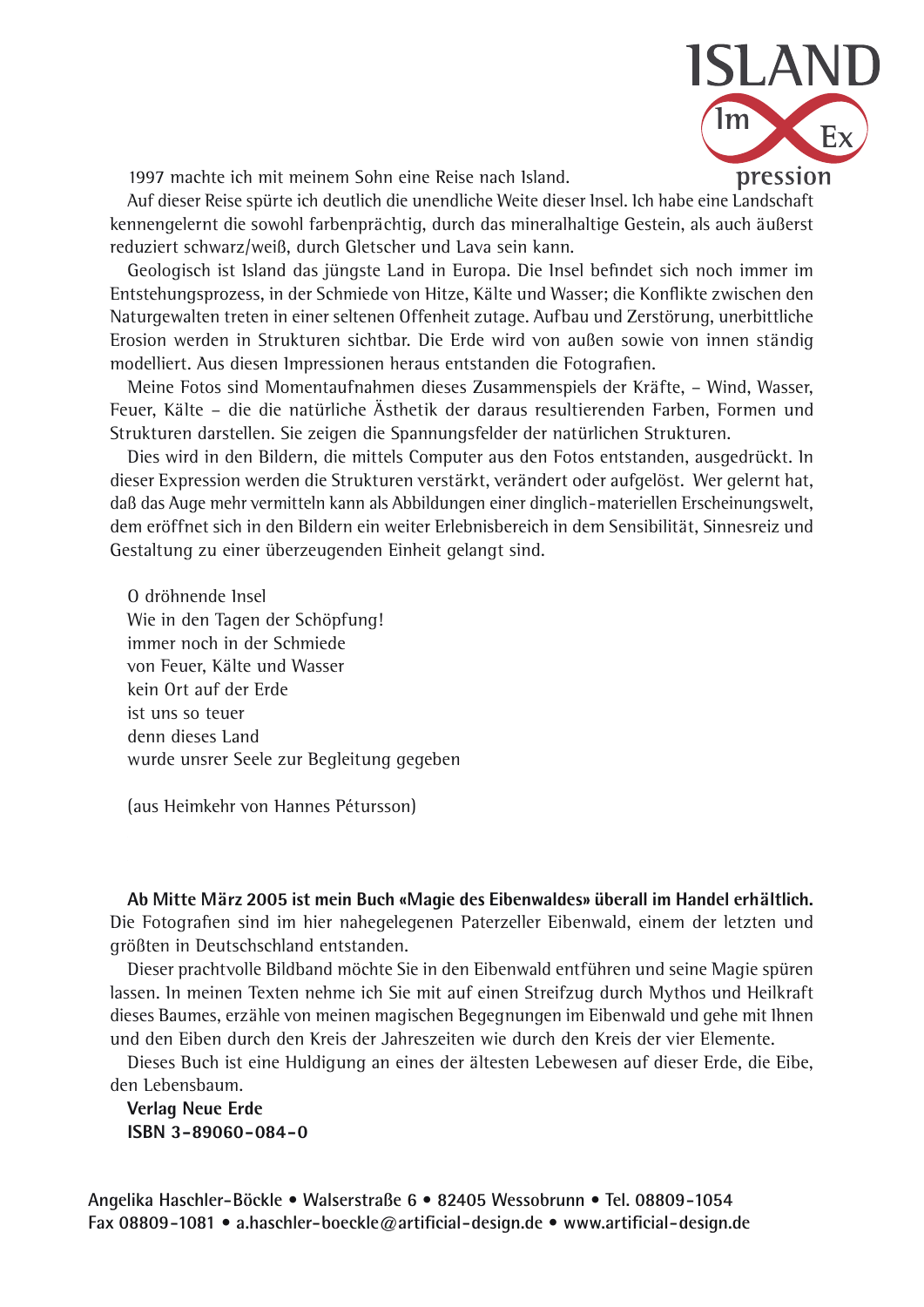

## Angelika Haschler-Böckle

| 1952        |      | geboren in Frankfurt am Main                                                        |
|-------------|------|-------------------------------------------------------------------------------------|
| 1974 - 79   |      | Studium Industrie Design an der FH München, Diplom                                  |
|             |      | seitdem freiberufliche Tätigkeit als selbständige Designerin                        |
| $1979 - 81$ |      | leben und arbeiten in Oberitalien                                                   |
| 1981        |      | leben und arbeiten in Wessobrunn bei Weilheim                                       |
|             |      | verheiratet, ein Sohn                                                               |
| 2000        |      | Ausstellung in Weilheim                                                             |
|             |      | Fotos und Bildern «Island $\infty$ Impression - Expression»                         |
| 2003        |      | Austellung zur Eröffnungsveranstaltung der Stiftung Amenoah in Wessobrunn           |
|             |      | Fotos und Bilder «Magie des Eibenwaldes»                                            |
| 2004        | Jan. | Wiederholung der Ausstellung «Magie des Eibenwaldes» in Wessobrunn                  |
|             | Mai  | Ausstellung «Magie des Eibenwaldes» in Weilheim, Café Plexx                         |
|             |      | installation - grafik - musik - computergenerierte lesung<br>Aug. «egregor wilhaim» |
|             |      | Psychografische Exkursion ins öffentliche Bewußtsein der Stadt Weilheim             |
|             |      | Oberbayern - Deutschland                                                            |
|             | Okt. | Eibenaustellung im Rahmen der Ethonmed Weltkonferenz                                |
|             |      | «Vergehen, Sein & Werden»                                                           |
| 2005        |      | Jan. - Feb. Ausstellung «Magie des Eibenwaldes» im «Raum der Talente» München       |
|             |      | März Erscheinen des Buches «Magie des Eibenwaldes» im Neue Erde Verlag              |
|             |      | ISBN 3-89060-084-0                                                                  |
|             |      | März Ausstellung in Wessobrunn im «Leckers»                                         |
|             |      | Fotos und Bildern «Island $\infty$ Impression – Expression»                         |
|             |      |                                                                                     |
|             |      |                                                                                     |

Dazwischen Reisen:

Island, Norwegen, Schweden, England/Cornwall, Italien, Neuseeland, Tahiti, Indien, Sri Lanka, Nepal, Ladakh.........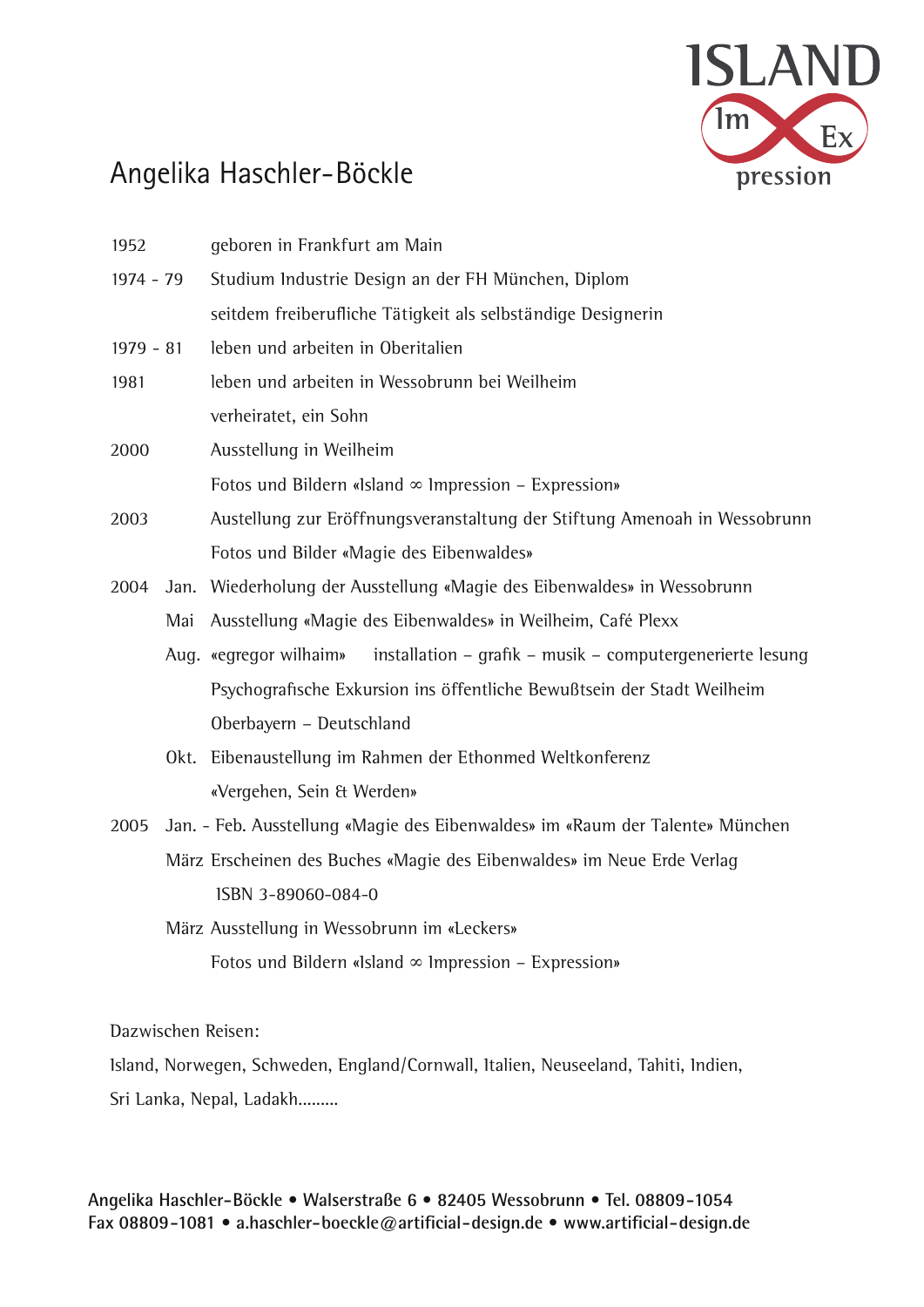# ISLAND  $\infty$  Impression-Expression



#### Fotos:

|         | Kamera:                  |             |  |  |
|---------|--------------------------|-------------|--|--|
|         | Canon EOS 600            |             |  |  |
|         | Objektiv                 |             |  |  |
|         | Canon Zoom               | 28-70 mm    |  |  |
|         |                          | $1:3,5-4,5$ |  |  |
|         | Film:                    |             |  |  |
|         | Kodak Gold Zoom 800      |             |  |  |
| Bilder: |                          |             |  |  |
|         | Computer:                |             |  |  |
|         | Power Macintosh 7300/200 |             |  |  |
|         | Programme:               |             |  |  |
|         | Adobe Illustrator        |             |  |  |
|         | Adobe Photoshop          |             |  |  |
|         | <b>PS Plot Extraware</b> |             |  |  |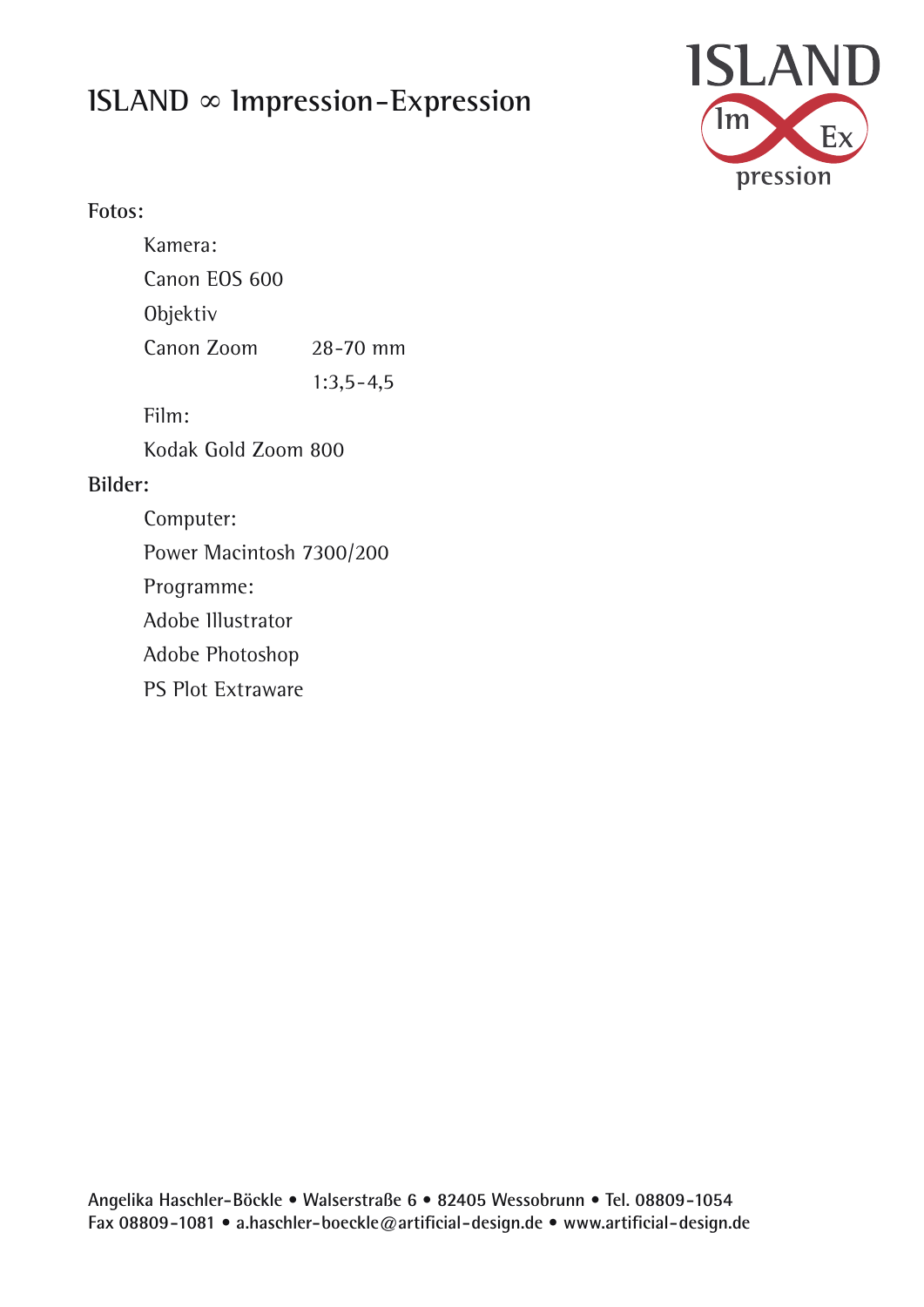### Preisliste

Bilder inklusiv Rahmen und Passepartout, inkl. 16 % MwSt.



| 1.  | Akureyri (Ramp)                                       | 208,80 Euro verkauft |  |
|-----|-------------------------------------------------------|----------------------|--|
|     | 2. Schlammquelle                                      | 208,80 Euro verkauft |  |
| 3.  | Trilogie zwischen Hveragerdi und Haukadalur           | 500,00 Euro          |  |
| 4.  | Höfn um 11 Uhr nachts                                 | 500,00 Euro          |  |
| 5.  | Sinterwasser am Geysir 1                              | 208,80 Euro verkauft |  |
| 6.  | Sinterwasser am Geysir 2                              | 208,80 Euro          |  |
| 7.  | Hljóaklettar 1 (Echofelsen auf dem Weg zum Dettifoss) | 208,80 Euro          |  |
|     | 8. Hljóaklettar 2 (Elfenkirche)                       | 208,80 Euro          |  |
| 9.  | Jökulsárlón 1 (Folie auf Plexi klar)                  | 812,00 Euro          |  |
| 10. | Jökulsárlón 2 (Plexi blau Sand gestrahlt)             | 445,00 Euro          |  |
| 11. | Eisberg auf dem Jökulsárlón 3                         | 208,80 Euro          |  |
| 12. | Eisberg auf dem Jökulsárlón 4                         | 208,80 Euro          |  |
| 13. | Eis Zeit (Digiprint)                                  | 812,00 Euro          |  |
|     | 14. Stein                                             | 98,60 Euro verkauft  |  |
|     | 15. Wasserfall (Folie auf Dibond)                     | 174,00 Euro          |  |
|     | 16. "Das Graumoos glüht" (Folie auf Simocell)         | 127,60 Euro          |  |
| 17. | <b>Or</b> æfi                                         | 127,60 Euro          |  |
|     | 18. Silbermoos                                        | <b>127,60 Euro</b>   |  |
| 19. | <b>Blick vom Vatnajökull 1</b>                        | 127,60 Euro          |  |
| 20. | Blick vom Vatnajökull 2                               | 174,00 Euro          |  |
| 21. | <b>Blaue Quelle</b>                                   | 208,80 Euro verkauft |  |
|     | 22. Zwischen Blönduós und Akureyri                    | 127,60 Euro verkauft |  |
|     | 22. Lónsvik                                           | 127,60 Euro          |  |
|     | 23. Bemooster Stein beim Hljóaklettar                 | <b>127,60 Euro</b>   |  |
| 24. | Grændalur bei Hverageri 1 (am Bach)                   | 208,80 Euro          |  |
| 25. | Grændalur bei Hverageri 2 (am Bach)                   | 208,80 Euro          |  |
| 26. | Mörudalsfjallgaar 1 (Digiprint hinter Plexi)          | 382,80 Euro          |  |
| 27. | Mörudalsfjallgaar 2 (Digiprint hinter Plexi)          | 382,80 Euro          |  |
| 28. | Haukadalur 1 (Digiprint hinter Plexi)                 | 382,80 Euro          |  |
| 29. | Haukadalur 2 (Digiprint hinter Plexi)                 | 382,80 Euro          |  |
| 30. | Haukadalur 3 (Digiprint hinter Plexi)                 | 382,80 Euro          |  |
| 31. | Haukadalur 4 (Digiprint hinter Plexi)                 | 382,80 Euro          |  |
| 32. | Haukadalur 5 (Digiprint hinter Plexi)                 | 382,80 Euro          |  |

Angelika Haschler-Böckle · Walserstraße 6 · 82405 Wessobrunn · Tel. 08809-1054 Fax 08809-1081 • a.haschler-boeckle@artificial-design.de • www.artificial-design.de